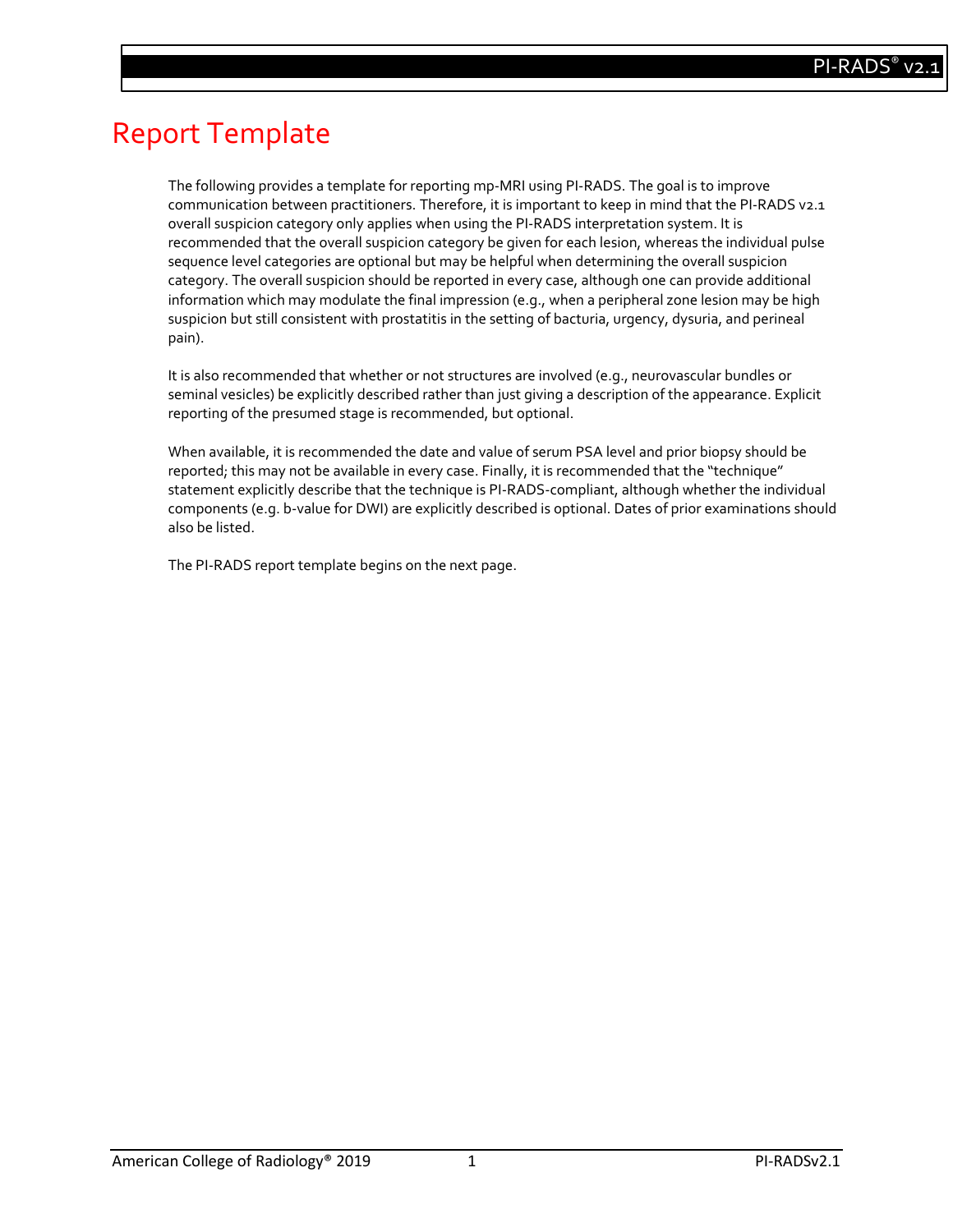## **PI-RADS Report Template**

**INDICATION:** (including the date and value of serum PSA level and any prior biopsy type- TRUS, FUSION, IN BORE, date and results), prior therapy (Radiation, Hormones)

**TECHNIQUE:** (state it is PI-RADS-compliant; explicit description of field strength, coils used, route and rate of IV contrast administration, and pulse sequence parameters is recommended)

**COMPARISON:** 

**FINDINGS:** 

Size: L x W x H cm or V cubic cm (with inclusion of PSA density) Quality Hemorrhage: Peripheral zone: Transition zone:

Lesion (s) in rank order of severity (highest score- to lowest score, then by size) #1: Location: use PI-RADS SECTOR LABEL and IMAGE SERIES/NUMBER Size:  $T2$ : DWI: DCE: Prostate margin: (no involvement, indeterminate, or definite extraprostatic extension)

Lesion overall PI-RADS category:

Extra-prostatic extension:

Neurovascular bundles: Distance from index lesion or any PI-RADS 4/5 lesion to NVB's

Seminal vesicles:

Lymph nodes

Other pelvic organs:

#### **IMPRESSION:**

Overall PI-RADS category (listing of PI-RADS categories)

Here is an example to consider

# **PROSTATE MRI**

**HISTORY/INDICATION:** elevated serum PSA 2 weeks prior: 12.1 ng/mL

**TECHNIQUE:** multiplanar, multisequence imaging of the pelvis in accordance with PI-RADS recommendations before and after intravenous administration of 10 mL gadobutrol in the left antecubital fossa at 2.0 ml/sec on a 3.0 T platform using a 16-channel external phased array coil. Dedicated three-plane 20 cm FOV FSE T2; axial diffusion weighted imaging with b-values 50, 400, and 800 s/mm2 and calculated b=1400 s/mm2 and ADC map; and axial 3D dynamic contrast-enhanced T1weighted imaging with 10 sec temporal resolution were acquired using 3 mm slice thickness in addition to full-pelvis post-contrast T1-weighted imaging.

*(continued on next page)*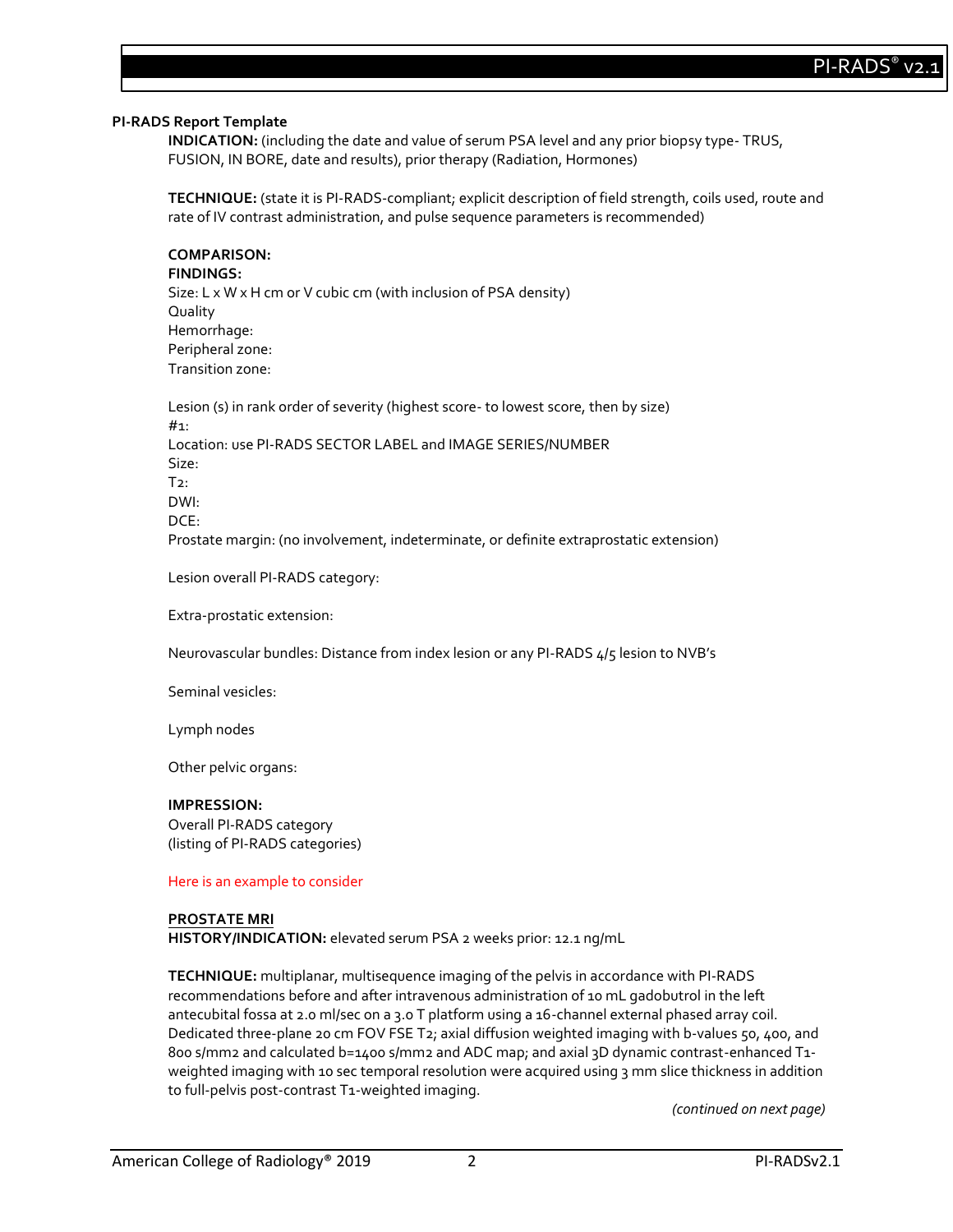**COMPARISON:** None

## **FINDINGS:**

Size:  $4.0 \times 4.0 \times 5.0$  L  $\times$  W  $\times$  H cm for  $42$  cubic cm, PSA density 0.29 ng/mL/mL

Quality: mild geometric distortion on diffusion-weighted imaging from rectal distention does not compromise diagnostic confidence

Hemorrhage: none

Peripheral zone: Slightly heterogeneous high signal. Focal finding as below.

Transition zone: Moderate heterogeneity consistent with prostatic hyperplasia. Focal finding as below.

#### Lesion #1:

Location: right midgland transition zone anterior (RM-TZa) on series 5 image 16, axial T2 Size: 1.1 x 0.7 cm T2: homogeneous, moderately hypointense with extraprostatic extension, sequence category 5/5 DWI: focal markedly hyperintense on high b-value DWI and markedly hypointense on ADC with extraprostatic extension, sequence category  $5/5$ DCE: focal early enhancement, positive Prostate margin: gross extraprostatic extension anteriorly Lesion overall PI-RADS category:  $5/5$ 

Lesion #2:

Location: left apex peripheral zone posterolateral (LX-PZpl) on series 8 image 20, ADC map Size: 0.8 x 0.6 cm T2: circumscribed, homogeneous, moderately hypointense, sequence category 4/5 DWI: focal mildly hyperintense on high b-value DWI and moderately hypointense on ADC, sequence category 3/5 DCE: focal early enhancement, positive Prostate margin: does not abut the prostate margin

Lesion overall PI-RADS category: 4/5

Neurovascular bundles: Not involved, approximately 0.8 cm from lesion #2

Seminal vesicles: not involved

Lymph nodes: no lymphadenopathy

Bones: no osseous metastases suggested

Other pelvic organs: normal

# **IMPRESSION:**

- 1. Very high suspicion right transition zone lesion with extraprostatic extension, MRI putative stage T3a (PI- $RADS$ <sub>5</sub>)
	- 2. High suspicion lesion left peripheral zone lesion without extraprostatic extension (PI-RADS 4) *(continued on next page)*